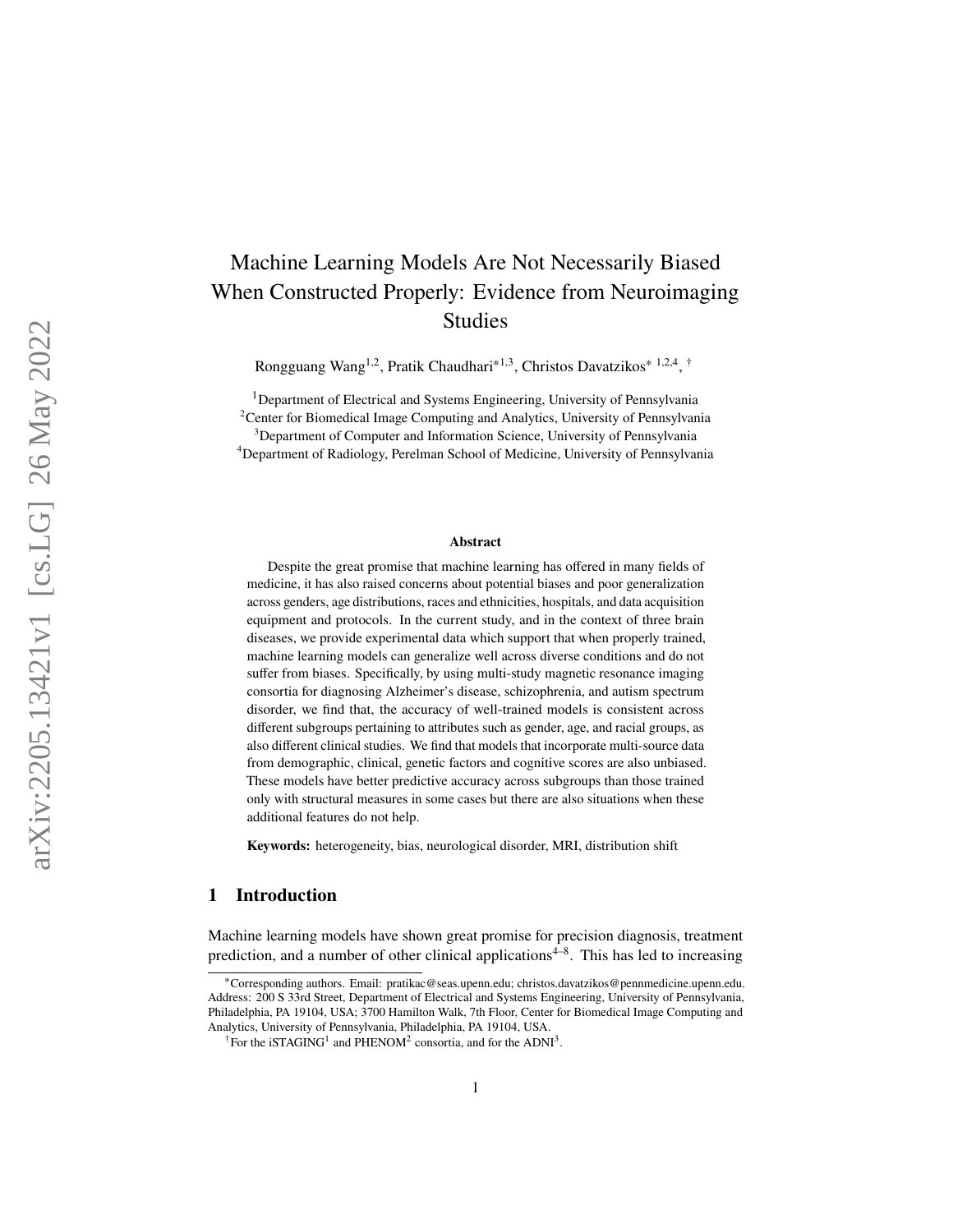interest in building systems where such models can aid human experts for accurate and efficient decision making in clinical settings $9-11$  $9-11$ . However, there are some key challenges to achieving this goal<sup>[12](#page-7-3)[–14](#page-7-4)</sup>. Particularly, clinical data is highly heterogeneous. For example, neurological disorders such as Alzheimer's disease, stem not only from diverse anatomies, overlapping clinical phenotypes, or genomic traits of different subjects, but also from operational, demographic and social aspects such as data acquisition protocols<sup>[15–](#page-7-5)[17](#page-7-6)</sup>, and paucity of data for minorities<sup>[18](#page-7-7)</sup>. As a consequence, machine learning models often have poor reproducibility across the population.

This paper focuses on one particular aspect of this issue, namely the fact that machine learning models make biased predictions, i.e., they have different accuracy, for different genders, age and racial groups, and cohorts from different clinical studies. Recently, this issue has received wide attention<sup>[19](#page-7-8)[–25](#page-8-0)</sup>. For example, a machine learning model trained on X-ray images consistently made inaccurate predictions on underrepresented genders when the imbalance in training data is beyond a threshold<sup>[19](#page-7-8)</sup>. Similarly, for classification of chest X-ray pathologies, minority groups such as female African-Americans and patients with low socioeconomic status are prone to be incorrectly diagnosed as healthy<sup>[22](#page-8-1)</sup>. Such results have raised concerns on whether machine learning models can provide unbiased predictions, and whether they can be deployed in clinical settings eventually.

This paper provides results from relatively large and diverse datasets pertaining to three neurological disorders, namely Alzheimer's disease (AD), schizophrenia (SZ), and autism spectrum disorder (ASD), which alleviate these concerns. We build machine learning models using 3D magnetic resonance (MR) images along with demographic, clinical, and genetic factors, as also cognitive scores, from large-scale consortia— iSTAGING<sup>[1](#page-6-1)</sup> for AD, PHENOM<sup>[2,](#page-6-2)[26](#page-8-2)[,27](#page-8-3)</sup> for SZ, and ABIDE<sup>[28](#page-8-4)</sup> for ASD; see Table [1.](#page-13-0) There exists large imbalance in this dataset, e.g., 13% and 37.4% female subjects respectively in ABIDE and PHENOM, and 70.6% European Americans, 8.8% African Americans, and 1.5% Asian Americans in iSTAGING. We show that, when trained with appropriate data pre-processing techniques and hyper-parameter tuning, machine learning models do not have biased predictions across different subgroups. This is not the case for a baseline deep neural network, which provides accurate predictions on-average across the population but suffers from bias when predictions are stratified by different attributes.

# **2 Results**

### <span id="page-1-0"></span>**2.1 Baseline machine learning models have accurate predictions on-average, but can be biased**

The accuracy of a deep network on held-out data is  $85.83\% \pm 1.76\%$  for AD,  $73.29\%$  $\pm$  2.85% for SZ, and 55.61%  $\pm$  3.61% for ASD. These numbers are comparable to published results in the literature<sup>[29](#page-8-5)[–31](#page-8-6)</sup>. As Fig. [1](#page-2-0) shows, for all three neurological disorders, we find large discrepancies in the accuracy of this model on different subgroups of the population for all attributes. For example, for AD the model has a higher accuracy on females than males (p-value  $1.59 \times 10^{-3}$ ); for SZ the model predicts more accurately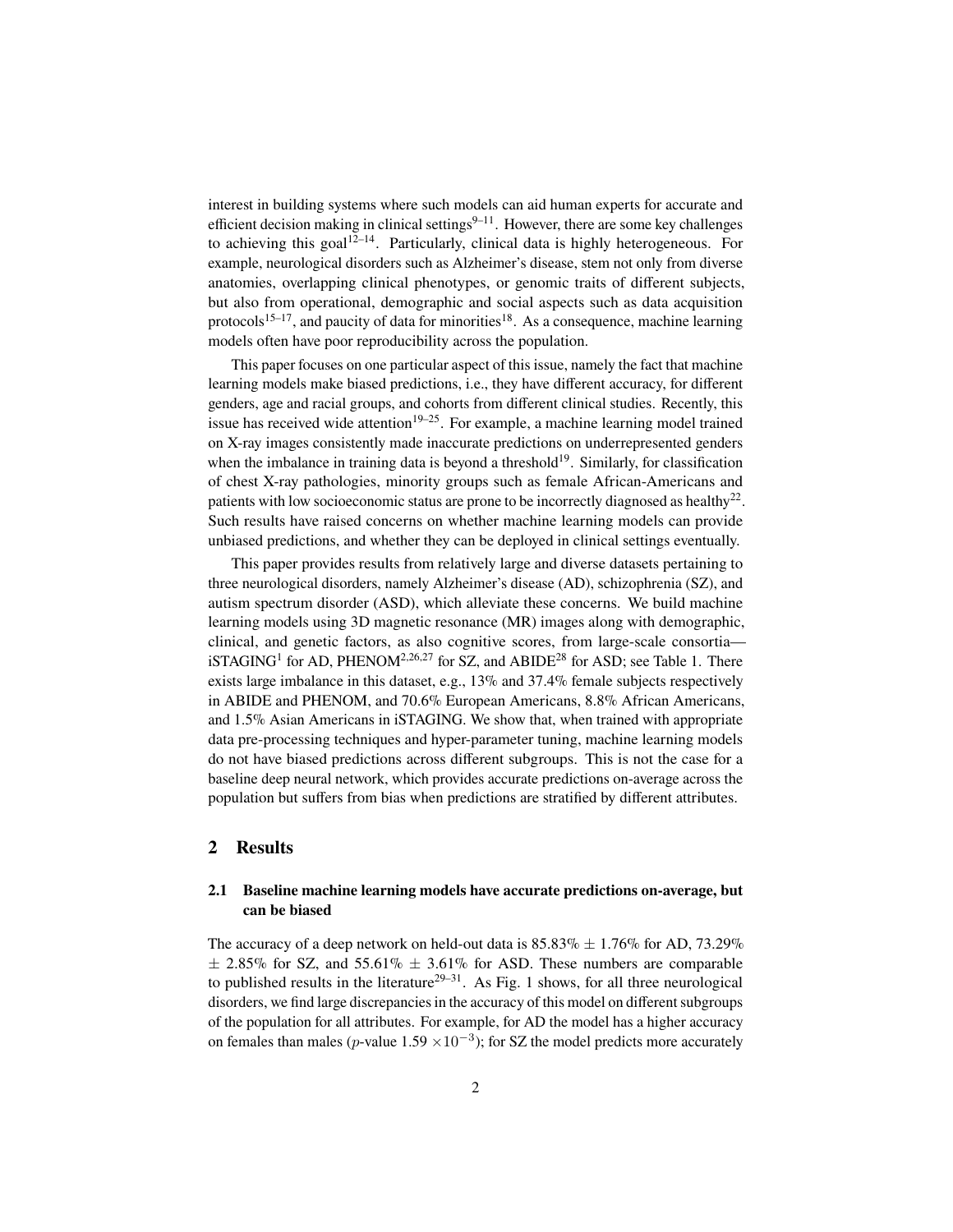<span id="page-2-0"></span>

**Figure 1: Evaluating machine learning models on subjects from different gender, age, racial groups, and clinical studies.** For each of the three disorders, Alzheimer's disease, schizophrenia and autism spectrum disorder, we built an ensemble of machine learning models that uses data from multiple sources (structural measures, demographic, clinical variables, genetic factors, and cognitive scores). This ensemble was trained using the pre-processing and hyper-parameter optimization discussed in Sec. [4.](#page-5-0) For comparison, we also trained an ensemble that only uses structural measures as features. Data from different studies (e.g., ADNI-1, ADNI-2/3, PENN and AIBL for Alzheimer's disease) was used to train, without using any harmonization preprocessing to remove the batch/site effects. Bar plots denote the size of the subgroup/study  $(\%)$ ; in many cases, there is strong imbalance in the amount of data for different subgroups. Violin plots denote the test accuracy (%) on five different held-out subsets of data. Solid colors indicate that models used all features while translucent colors indicate that models were trained only on structural measures. Translucent gray denotes the accuracy of a baseline deep network (without appropriate preprocessing and hyper-parameter tuning). White dots denote the average accuracy of each subgroup/study. For the ensemble trained on multi-source data, the p-values shown in the figure indicate that we cannot reject the null hypothesis that the accuracy for different subgroups has the same mean (at significance level < 0.01). This is not the case for the baseline deep network; see Sec. [2.1.](#page-1-0) 3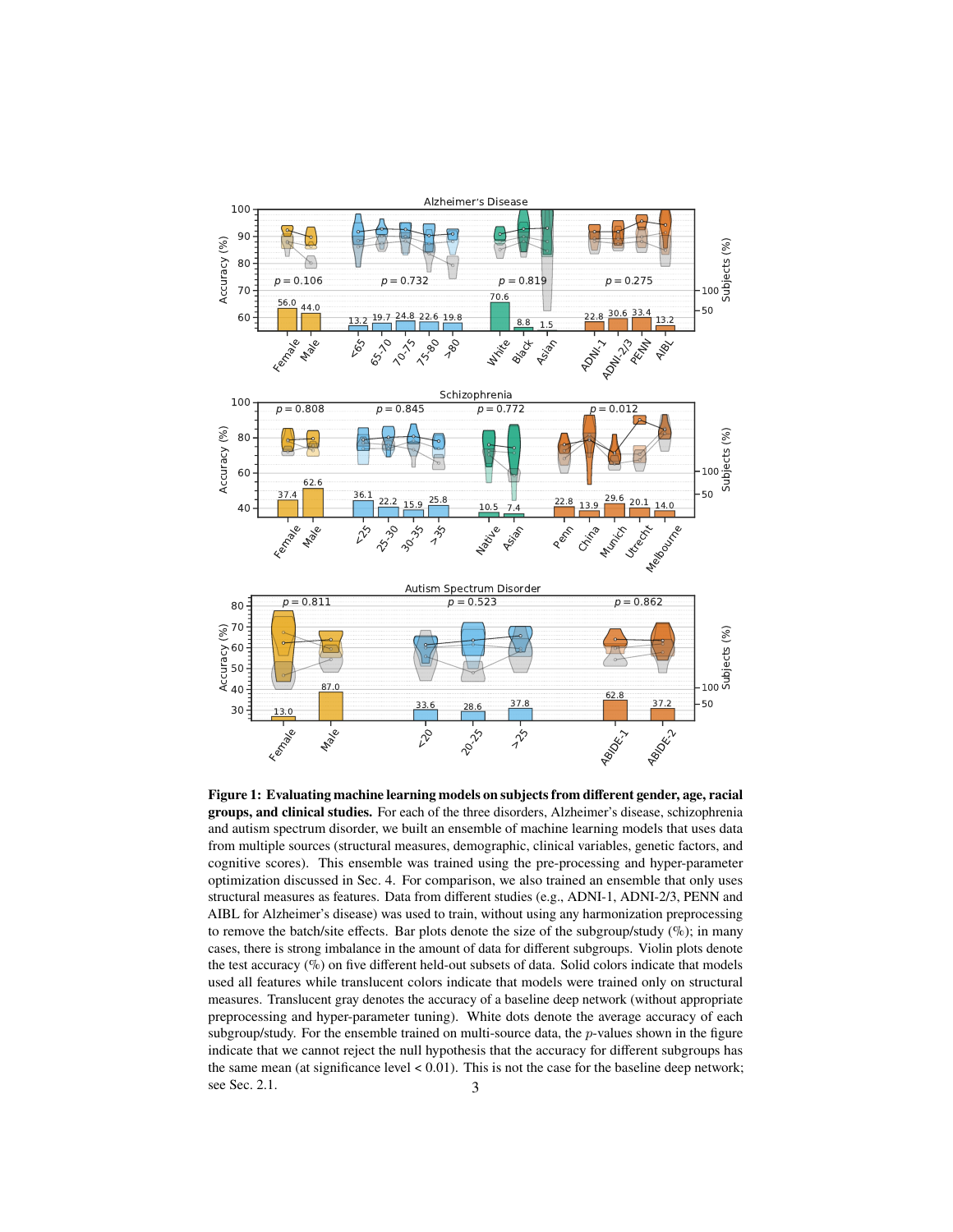for Native Americans than Asian Americans (p-value  $1.49 \times 10^{-3}$ ). One may be inclined to hypothesize that this bias in accuracy comes from one subgroup having a larger sample size than the other (Table [1\)](#page-13-0). This hypothesis does not hold when predictions are stratified by age. AD subjects older than 80 years, SZ subjects older than 35 years, and ASD subjects younger than 20 years, have a lower accuracy (p-values are  $8.76 \times 10^{-3}$ , 3.54  $\times$ 10<sup>-3</sup> and 2.80  $\times$ 10<sup>-3</sup> respectively) even if these subgroups are not the ones with the smallest sample size (Table [1\)](#page-13-0). For all three disorders, predictions of the baseline deep network are biased ( $p$ -value < 0.01) except in four cases: race and clinical studies in AD, sex in SZ, and clinical studies in ASD.

#### **2.2 Appropriately designed machine learning models are not necessarily biased**

The accuracy of the ensemble learned using the methodology discussed in Sec. [4](#page-5-0) on held-out data is 87.35%  $\pm$  1.18% for AD, 74.76%  $\pm$  3.32% for SZ and 60.54%  $\pm$ 2.13% for ASD; all three are slightly better than that of the baseline deep network. As Fig. [1](#page-2-0) shows visually, the accuracy of the ensemble is more consistent. For all three neurological disorders, for all attributes, we find that we cannot reject the hypothesis that the accuracy for different subgroups does not have the same mean (at significance level  $\leq 0.01$ ). In other words, the ensemble does not exhibit a bias, up to statistically indistinguishable levels. It is remarkable that this observation holds even in situations with extreme imbalance in the data, e.g., for ASD there are 87% males as compared to 13% females.

Using the same preprocessing and hyper-parameter tuning methodology as that of the ensemble, the bias of the deep network can be improved slightly. We obtained an accuracy of 86.78%  $\pm$  1.90% on AD, 70.44%  $\pm$  2.78% on SZ and 54.70%  $\pm$  4.03% on ASD; these numbers, except the one for SZ, are about the same as that of the baseline deep network. The p-values for there being bias across subgroups now are 0.665 (sex), 0.090 (age), 0.690 (race) and 0.768 (study) for AD; 0.089 (sex), 0.771 (age), 0.381 (race) and 7.86  $\times 10^{-4}$  (study) for SZ; 4.77  $\times 10^{-2}$  (sex), 0.356 (age) and 0.880 (study) for ASD. With a significance level of 0.01, this indicates that the predictions of the deep network trained with better data preprocessing achieve a similar average accuracy as that of the baseline deep network but are not biased (except across clinical studies in SZ, which is likely to be partially due to differences in clinical characteristics across patient cohorts).

# **2.3 Machine learning models trained on multi-source data are also unbiased and predict more accurately on average, but their subgroup-specific accuracy may not always be better than models trained on single-source data**

We next trained the ensemble using demographic features, clinical variables, genetic factors and cognitive scores in addition to MR imaging features. The accuracy of this multi-source ensemble on held-out data is  $91.22\% \pm 1.76\%$  for AD,  $79.18\% \pm 3.29\%$ for SZ and  $63.83\% \pm 3.18\%$  for ASD. All three values are better than the corresponding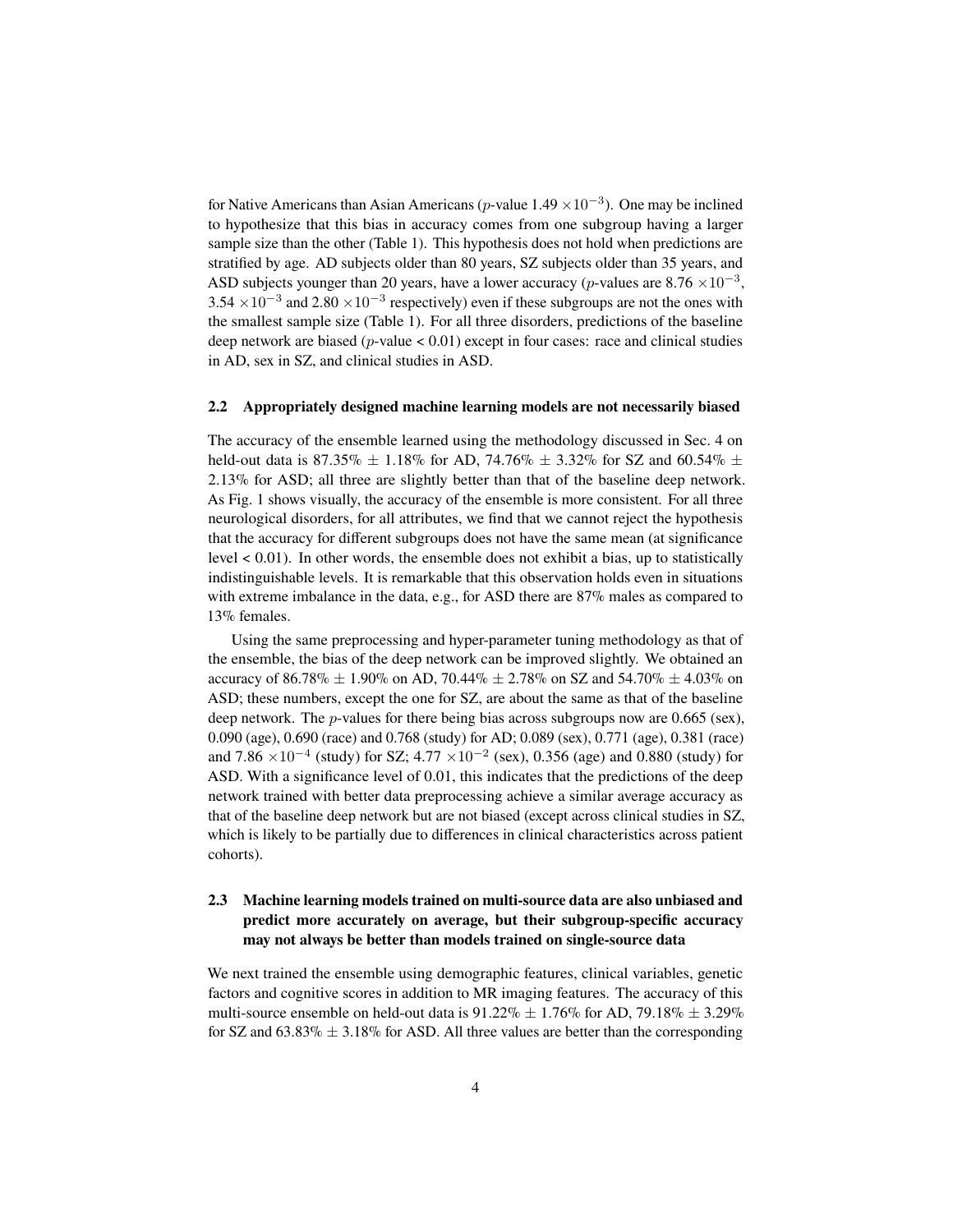ones for the ensemble trained only on structural MR imaging features ( $p$ -value < 6.44  $\times 10^{-3}$  for all three). Therefore, using multi-source data improves the average accuracy of machine learning models for the three neurological disorders. This ensemble also makes unbiased predictions across different subgroups; the  $p$ -values are 0.106 (sex), 0.732 (age), 0.819 (race), and 0.275 (study) for AD; 0.808 (sex), 0.845 (age), 0.772 (race), and 0.012 (study) for SZ; 0.811 (sex), 0.523 (age), and 0.862 (study) for ASD.

We calculated a two-way  $ANOVA^{32}$  $ANOVA^{32}$  $ANOVA^{32}$  to check whether the improved average accuracy translates to improved accuracy for subgroups pertaining to each attribute. The p-values are 7.91  $\times 10^{-4}$  (sex),  $1.07 \times 10^{-2}$  (age),  $8.24 \times 10^{-2}$  (race), and  $8.10 \times 10^{-3}$  (study) for AD; 7.40 ×10<sup>-2</sup> (sex), 1.68 ×10<sup>-2</sup> (age), 0.566 (race), and 5.24 ×10<sup>-2</sup> (study) for SZ; 0.940 (sex), 0.150 (age), and 0.213 (study) for ASD. At a significance level of 0.01, we find that using multi-source data improves accuracy of the ensemble as compared to using features from only structural measures for subgroups pertaining to sex and clinical studies in AD, but this does not hold for other cases.

# **3 Discussion**

**Relationship of this work to existing literature on identifying and mitigating bias.** As machine learning models are being applied to diverse problems in the clinical sciences, there is an increasing amount of discussion on bias in particular, and ethical issues in general<sup>[21,](#page-8-8)[23,](#page-8-9)[33](#page-8-10)[–35](#page-9-0)</sup>. This literature is playing a crucial role in shaping policies for deployment of automated diagnostic models. Consequently, there is also a large amount of recent work on identifying such biases<sup>[19](#page-7-8)[,22,](#page-8-1)[25](#page-8-0)</sup>, and developing techniques to mitigate these biases $20,36,37$  $20,36,37$  $20,36,37$ . In this study, we have shown that when machine learning models are trained using well-established data preprocessing and hyper-parameter optimization techniques on data from large-scale multi-site studies for three neurological disorders, namely Alzheimer's disease, schizophrenia, and autism spectrum disorder, the predictions of these models need not be biased. Baseline machine learning models, even performant deep neural networks, that do not use this preprocessing and hyper-parameter optimization do suffer from bias. This observation holds when predictions are stratified across four different attributes (sex, age, race and the clinical study that collected the data). Our results do not diminish the value of the existing work on bias. Instead, they provide evidence that we might be able to develop unbiased machine learning-based diagnostic models with ample, proper, and diverse training. Our results therefore provide the hope that, after appropriate checks and balances are met, we might be able to deploy machine learning models in the future, and obtain both accurate and unbiased predictions.

**Investigating existing machine learning techniques thoroughly is as important as discovering new ways to mitigate bias.** The machine learning literature has wellestablished ways to safeguard against poor generalization. Disregarding these procedures can lead to bias in the predictions. Our experiments indicate that a rigorous preprocessing,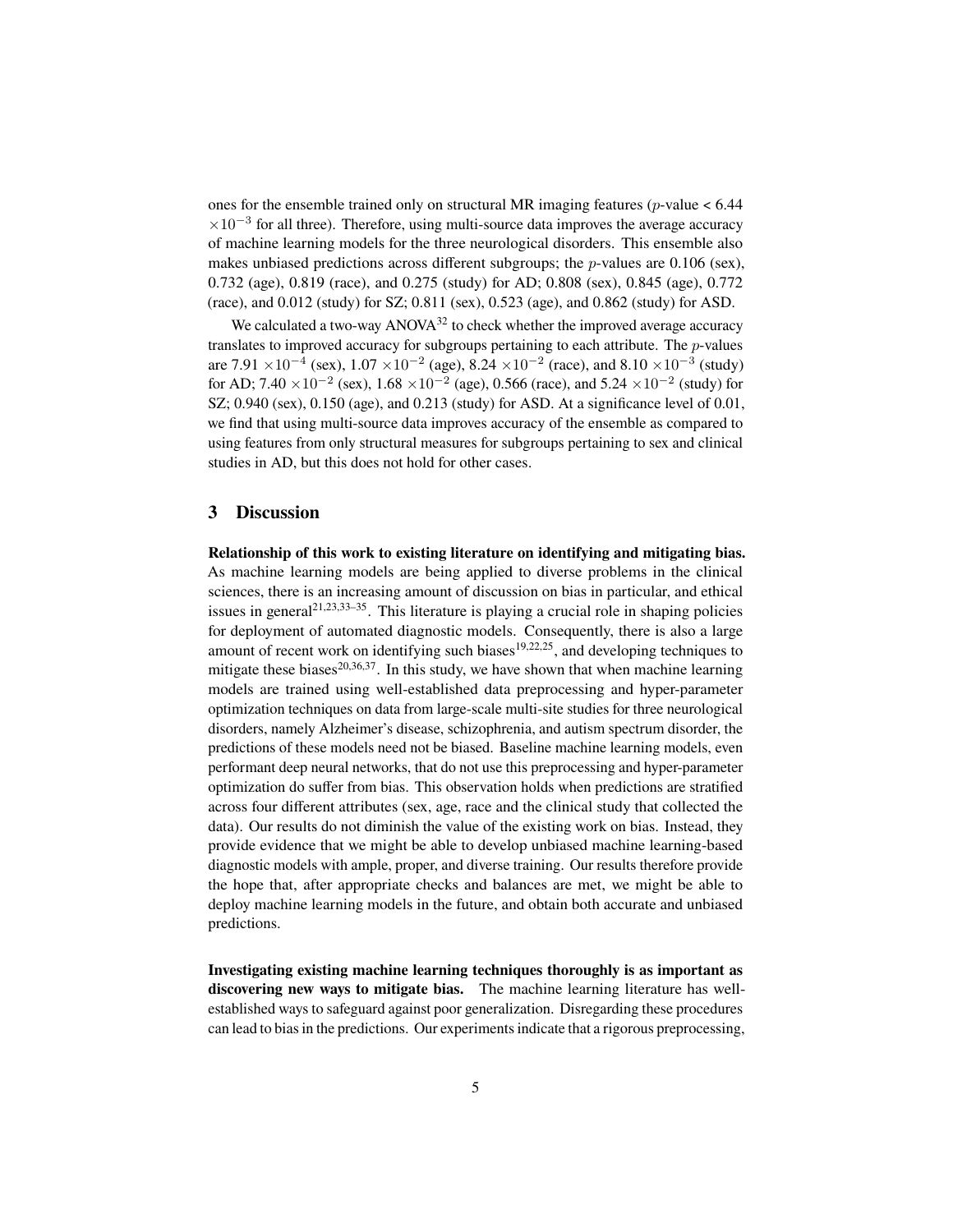training and evaluation methodology *can* enable ways to build machine learning models that do not suffer from biased predictions. Our work therefore provides a sound "baseline" to benchmark the performance of automated diagnostic systems. The accuracy of predictions obtained herein on three neurological disorders and across large-scale, multi-source cohorts reported in our reports is comparable to the state of the art of large-scale multi-site studies<sup>[29](#page-8-5)[–31](#page-8-6)[,37](#page-9-2)</sup> suggests that popular methods used to mitigate bias in the literature, e.g., learning invariant features<sup>[36](#page-9-1)[,38,](#page-9-3)[39](#page-9-4)</sup>, or domain-adaptation techniques<sup>[20](#page-7-9)[,40,](#page-9-5)[41](#page-9-6)</sup>, end up removing useful information from the data, e.g., correlations between gender or age with the pathology, even if they are robust to covariate shift. This tradeoff, between being invariant to the heterogeneity in the data and predictive ability, is seen in the harmonization literature more broadly and it has been argued previously that it is unavoidable $37,42$  $37,42$ .

**Large-scale multi-source cohorts of data from diverse populations are desirable for building robust and accurate machine learning models, even if they are not balanced.** Balanced datasets, where each subgroup has an equal number of samples, are desirable if we are to build unbiased models $43$ . But it is extremely difficult to obtain balanced data in practice. There are long-standing problems in recruiting volunteers across gender, age, and race. For example, female, minority ethnicity groups, and older subjects are less likely to participate in clinical trials as compared to white young men<sup>[44](#page-9-9)[,45](#page-9-10)</sup>. Even when we are able to obtain balanced data, a machine learning model may still be biased due to unobserved confounders, e.g., severity of the disease or genetic factors. This thinking has inspired recent studies which argue for training models on extensive multi-source neuroimaging datasets $46,47$  $46,47$ . Our results corroborate these findings; large-scale cohorts of multi-source data can enable training robust and unbiased machine learning models, and equally importantly also enable thorough evaluation across different attributes.

# <span id="page-5-0"></span>**4 Methods**

We summarize our technical approach in this section and Sec. [A](#page-11-0) provides more details. We use 3D magnetic resonance (MR) images along with demographic (gender, age, race, education level, marital status, employment status, handedness, smoker), clinical (diabetes, hypertension, hyperlipidemia, systolic/diastolic blood pressure and body mass index), and genetic factors (apolipoprotein E (APOE) alleles 2, 3 and 4) and cognitive scores from three large consortia—iSTAGING<sup>[1](#page-6-1)</sup> for AD, PHENOM<sup>[2,](#page-6-2)[26,](#page-8-2)[27](#page-8-3)</sup> for SZ, and ABIDE<sup>[28](#page-8-4)</sup> for ASD. We use a standard processing pipeline<sup>[48–](#page-9-13)[50](#page-9-14)</sup> to compute structural features from T1-weighted MR images. All accuracies reported in this paper are calculated using 5 independent held-out test sets.

**Pre-processing pipeline** Some features, predominantly clinical and genetic factors, and cognitive scores, are sparsely populated; see Table [2.](#page-14-0) Continuous-valued features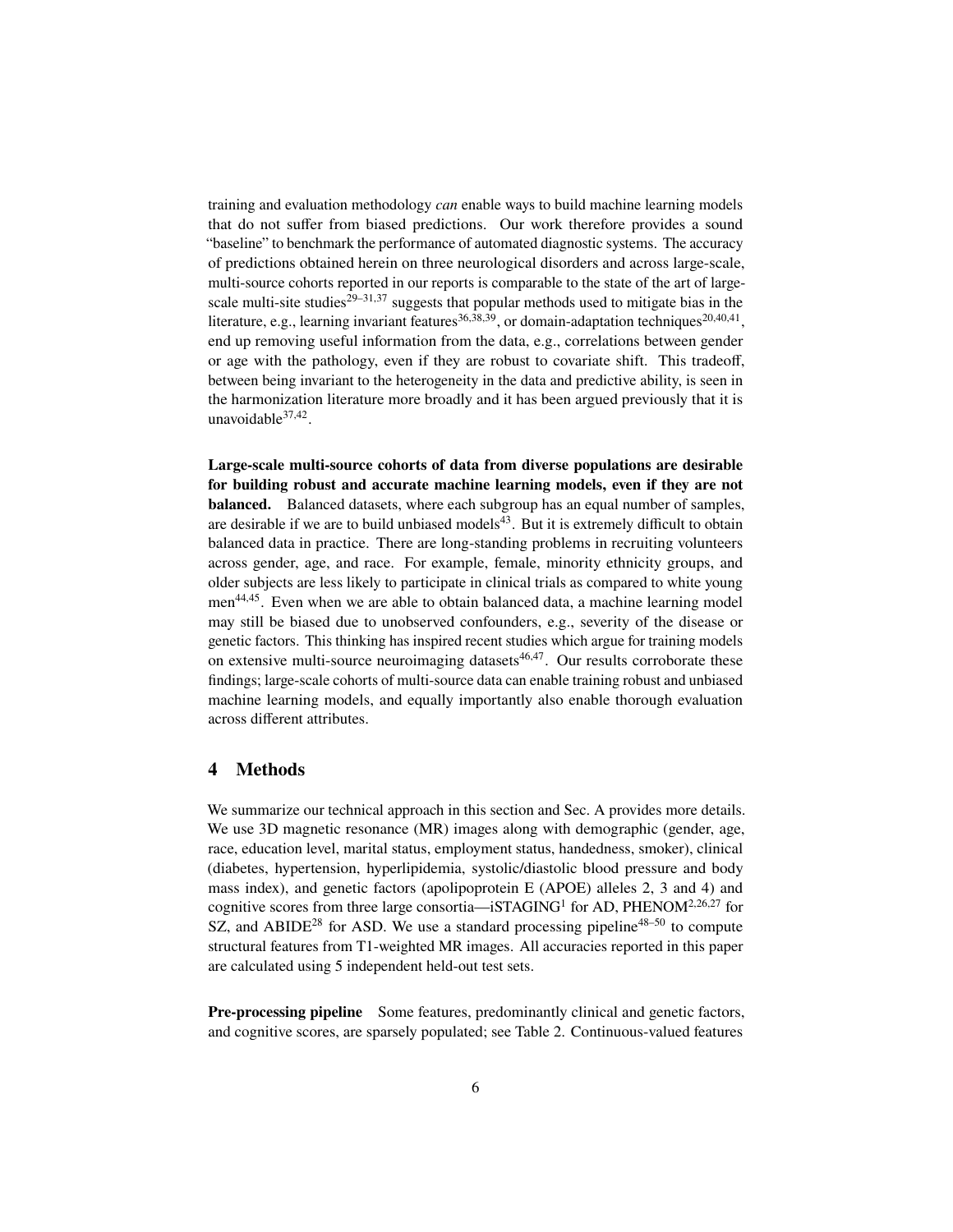are normalized to have zero mean and unit variance after median imputation; quantile normalization is used for features with highly skewed distributions. For discrete-valued features, we introduce a "unknown" category for missing values. Corresponding to each feature with missing values, we introduce an additional Boolean feature which indicates whether the value was missing. No harmonization tools<sup>[15](#page-7-5)[,16](#page-7-10)</sup> are used to remove the batch/site effects.

**Hyper-parameter optimization methodology** We use a machine learning framework called AutoGluon<sup>[51](#page-10-0)</sup> which gives an easy way to train a large number of different types of models (deep networks<sup>[52](#page-10-1)</sup>, k-nearest neighbor classifiers<sup>[53](#page-10-2)</sup>, random forests<sup>[54](#page-10-3)</sup>, CatBoost<sup>[55](#page-10-4)</sup>, and LightGBM<sup>[56](#page-10-5)</sup>) and perform hyper-parameter search. Using AutoGluon we can also build ensembles of these models via bagging<sup>[57](#page-10-6)</sup>, boosting<sup>[58](#page-10-7)</sup> and stacking<sup>[59](#page-10-8)</sup>.

The baseline deep network used in Sec. [2.1](#page-1-0) has three fully-connected layers and is also built within AutoGluon. This network is trained using data that is normalized to have zero mean and unit standard deviation after dropping missing values.

# **Acknowledgments**

This work was supported by the National Institute on Aging (RF1AG054409 and U01AG068057), the National Institute of Mental Health (R01MH112070), the National Science Foundation (2145164) and cloud computing credits from Amazon Web Services.

## **Bibliography**

- <span id="page-6-1"></span>1. Habes, M., Pomponio, R., Shou, H., Doshi, J., Mamourian, E., Erus, G., Nasrallah, I., Launer, L. J., Rashid, T., Bilgel, M., *et al.* The Brain Chart of Aging: Machine-learning analytics reveals links between brain aging, white matter disease, amyloid burden, and cognition in the iSTAGING consortium of 10,216 harmonized MR scans. *Alzheimer's & Dementia* **17,** 89–102 (2021).
- <span id="page-6-2"></span>2. Chand, G. B., Dwyer, D. B., Erus, G., Sotiras, A., Varol, E., Srinivasan, D., Doshi, J., Pomponio, R., Pigoni, A., Dazzan, P., *et al.* Two distinct neuroanatomical subtypes of schizophrenia revealed using machine learning. *Brain* **143,** 1027–1038 (2020).
- <span id="page-6-3"></span>3. Jack Jr, C. R., Bernstein, M. A., Fox, N. C., Thompson, P., Alexander, G., Harvey, D., Borowski, B., Britson, P. J., L. Whitwell, J., Ward, C., *et al.* The Alzheimer's disease neuroimaging initiative (ADNI): MRI methods. *Journal of Magnetic Resonance Imaging* **27,** 685–691 (2008).
- <span id="page-6-0"></span>4. Yu, K.-H., Beam, A. L. & Kohane, I. S. Artificial intelligence in healthcare. *Nature Biomedical Engineering* **2,** 719–731 (2018).
- 5. Myszczynska, M. A., Ojamies, P. N., Lacoste, A., Neil, D., Saffari, A., Mead, R., Hautbergue, G. M., Holbrook, J. D. & Ferraiuolo, L. Applications of machine learning to diagnosis and treatment of neurodegenerative diseases. *Nature Reviews Neurology* **16,** 440–456 (2020).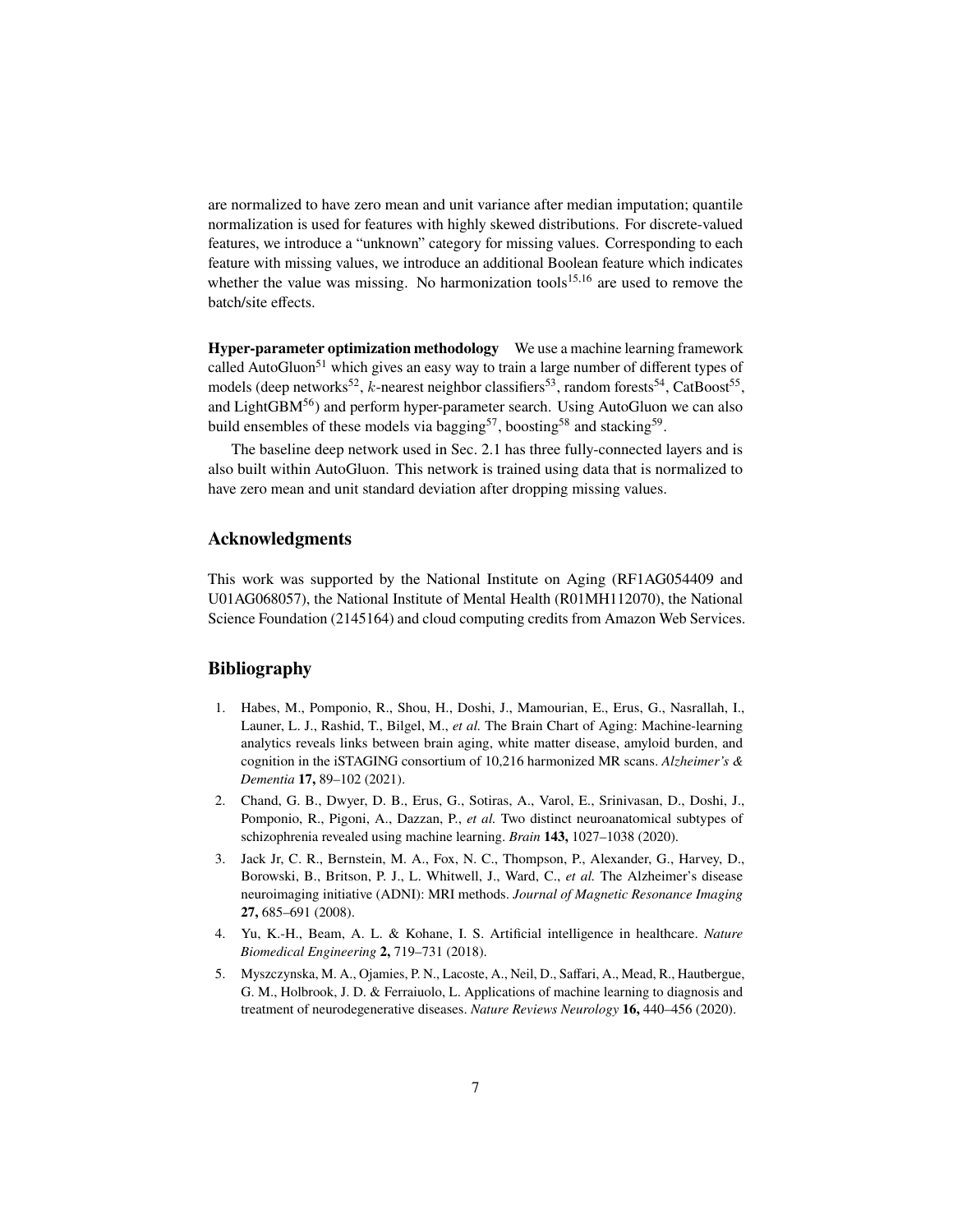- 6. Abrol, A., Fu, Z., Salman, M., Silva, R., Du, Y., Plis, S. & Calhoun, V. Deep learning encodes robust discriminative neuroimaging representations to outperform standard machine learning. *Nature Communications* **12,** 1–17 (2021).
- 7. Zhou, S. K., Greenspan, H., Davatzikos, C., Duncan, J. S., Van Ginneken, B., Madabhushi, A., Prince, J. L., Rueckert, D. & Summers, R. M. A review of deep learning in medical imaging: Imaging traits, technology trends, case studies with progress highlights, and future promises. *Proceedings of the IEEE* (2021).
- <span id="page-7-0"></span>8. Singh, N. M., Harrod, J. B., Subramanian, S., Robinson, M., Chang, K., Cetin-Karayumak, S., Dalca, A. V., Eickhoff, S., Fox, M., Franke, L., *et al.* How Machine Learning is Powering Neuroimaging to Improve Brain Health. *Neuroinformatics,* 1–22 (2022).
- <span id="page-7-1"></span>9. Thompson, P. M., Jahanshad, N., Ching, C. R., Salminen, L. E., Thomopoulos, S. I., Bright, J., Baune, B. T., Bertolín, S., Bralten, J., Bruin, W. B., *et al.* ENIGMA and global neuroscience: A decade of large-scale studies of the brain in health and disease across more than 40 countries. *Translational psychiatry* **10,** 1–28 (2020).
- 10. Marek, S., Tervo-Clemmens, B., Calabro, F. J., Montez, D. F., Kay, B. P., Hatoum, A. S., Donohue, M. R., Foran, W., Miller, R. L., Hendrickson, T. J., *et al.* Reproducible brain-wide association studies require thousands of individuals. *Nature,* 1–7 (2022).
- <span id="page-7-2"></span>11. Bethlehem, R. A., Seidlitz, J., White, S. R., Vogel, J. W., Anderson, K. M., Adamson, C., Adler, S., Alexopoulos, G. S., Anagnostou, E., Areces-Gonzalez, A., *et al.* Brain charts for the human lifespan. *Nature,* 1–11 (2022).
- <span id="page-7-3"></span>12. Dinsdale, N. K., Bluemke, E., Sundaresan, V., Jenkinson, M., Smith, S. & Namburete, A. I. Challenges for machine learning in clinical translation of big data imaging studies. *arXiv preprint arXiv:2107.05630* (2021).
- 13. Rajpurkar, P., Chen, E., Banerjee, O. & Topol, E. J. AI in health and medicine. *Nature Medicine,* 1–8 (2022).
- <span id="page-7-4"></span>14. Varoquaux, G. & Cheplygina, V. Machine learning for medical imaging: methodological failures and recommendations for the future. *NPJ Digital Medicine* **5,** 1–8 (2022).
- <span id="page-7-5"></span>15. Pomponio, R., Erus, G., Habes, M., Doshi, J., Srinivasan, D., Mamourian, E., Bashyam, V., Nasrallah, I. M., Satterthwaite, T. D., Fan, Y., *et al.* Harmonization of large MRI datasets for the analysis of brain imaging patterns throughout the lifespan. *NeuroImage* **208,** 116450 (2020).
- <span id="page-7-10"></span>16. Wang, R., Chaudhari, P. & Davatzikos, C. Harmonization with flow-based causal inference. *International Conference on Medical Image Computing and Computer-Assisted Intervention,* 181–190 (2021).
- <span id="page-7-6"></span>17. Perkonigg, M., Hofmanninger, J., Herold, C. J., Brink, J. A., Pianykh, O., Prosch, H. & Langs, G. Dynamic memory to alleviate catastrophic forgetting in continual learning with medical imaging. *Nature Communications* **12,** 1–12 (2021).
- <span id="page-7-7"></span>18. Davatzikos, C. Machine learning in neuroimaging: Progress and challenges. *Neuroimage* **197,** 652 (2019).
- <span id="page-7-8"></span>19. Larrazabal, A. J., Nieto, N., Peterson, V., Milone, D. H. & Ferrante, E. Gender imbalance in medical imaging datasets produces biased classifiers for computer-aided diagnosis. *Proceedings of the National Academy of Sciences* **117,** 12592–12594 (2020).
- <span id="page-7-9"></span>20. Gao, Y. & Cui, Y. Deep transfer learning for reducing health care disparities arising from biomedical data inequality. *Nature Communications* **11,** 1–8 (2020).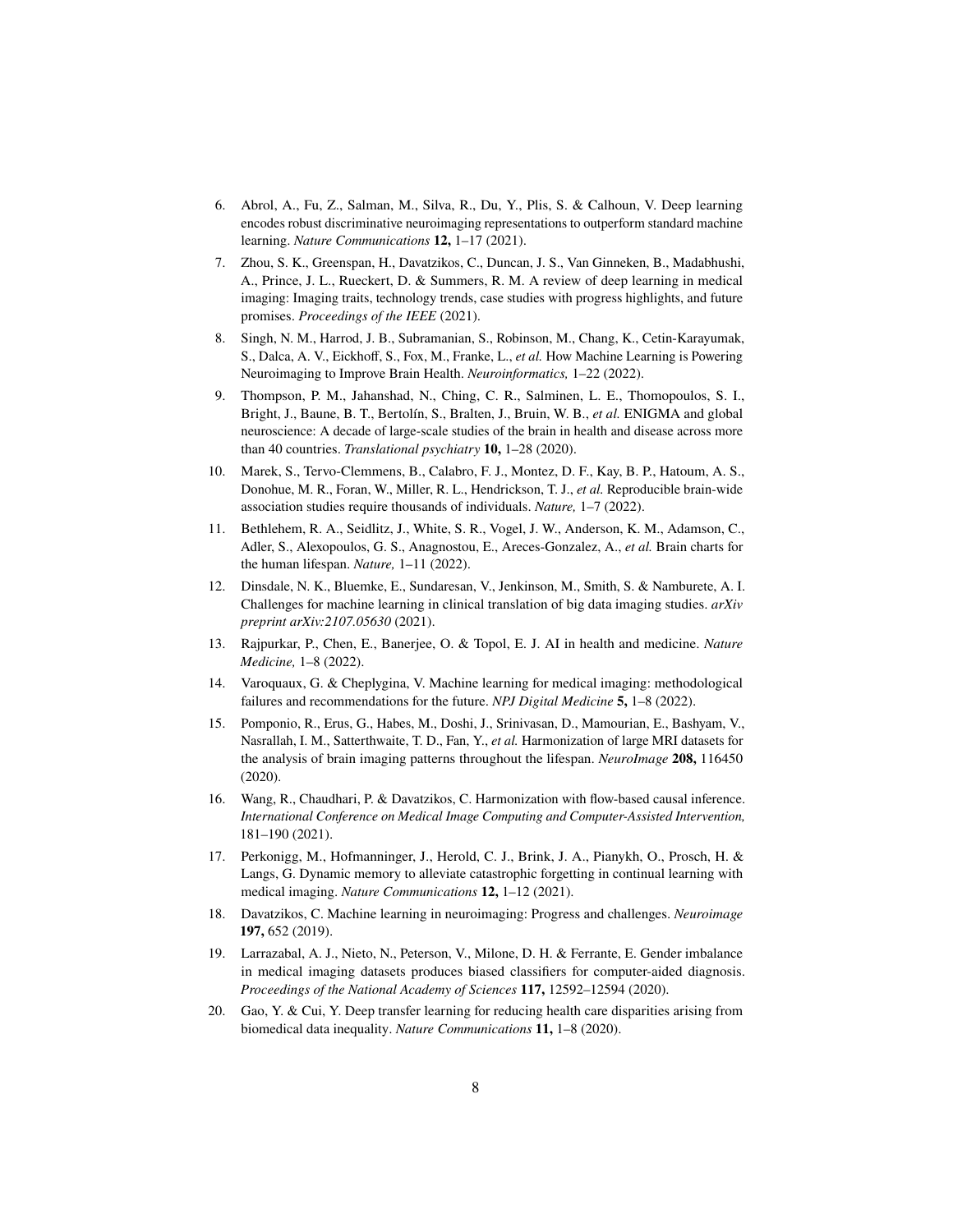- <span id="page-8-8"></span>21. Wilkinson, J., Arnold, K. F., Murray, E. J., van Smeden, M., Carr, K., Sippy, R., de Kamps, M., Beam, A., Konigorski, S., Lippert, C., *et al.* Time to reality check the promises of machine learning-powered precision medicine. *The Lancet Digital Health* **2,** e677–e680 (2020).
- <span id="page-8-1"></span>22. Seyyed-Kalantari, L., Zhang, H., McDermott, M., Chen, I. Y. & Ghassemi, M. Underdiagnosis bias of artificial intelligence algorithms applied to chest radiographs in under-served patient populations. *Nature Medicine* **27,** 2176–2182 (2021).
- <span id="page-8-9"></span>23. Finlayson, S. G., Subbaswamy, A., Singh, K., Bowers, J., Kupke, A., Zittrain, J., Kohane, I. S. & Saria, S. The clinician and dataset shift in artificial intelligence. *The New England Journal of Medicine* **385,** 283 (2021).
- 24. Dockès, J., Varoquaux, G. & Poline, J.-B. Preventing dataset shift from breaking machinelearning biomarkers. *GigaScience* **10,** giab055 (2021).
- <span id="page-8-0"></span>25. Li, J., Bzdok, D., Chen, J., Tam, A., Ooi, L. Q. R., Holmes, A. J., Ge, T., Patil, K. R., Jabbi, M., Eickhoff, S. B., *et al.* Cross-ethnicity/race generalization failure of behavioral prediction from resting-state functional connectivity. *Science Advances* **8,** eabj1812 (2022).
- <span id="page-8-2"></span>26. Satterthwaite, T. D., Wolf, D. H., Loughead, J., Ruparel, K., Valdez, J. N., Siegel, S. J., Kohler, C. G., Gur, R. E. & Gur, R. C. Association of enhanced limbic response to threat with decreased cortical facial recognition memory response in schizophrenia. *American Journal of Psychiatry* **167,** 418–426 (2010).
- <span id="page-8-3"></span>27. Zhang, T., Koutsouleris, N., Meisenzahl, E. & Davatzikos, C. Heterogeneity of structural brain changes in subtypes of schizophrenia revealed using magnetic resonance imaging pattern analysis. *Schizophrenia bulletin* **41,** 74–84 (2015).
- <span id="page-8-4"></span>28. Di Martino, A., Yan, C.-G., Li, Q., Denio, E., Castellanos, F. X., Alaerts, K., Anderson, J. S., Assaf, M., Bookheimer, S. Y., Dapretto, M., *et al.* The autism brain imaging data exchange: towards a large-scale evaluation of the intrinsic brain architecture in autism. *Molecular psychiatry* **19,** 659–667 (2014).
- <span id="page-8-5"></span>29. Wen, J., Thibeau-Sutre, E., Diaz-Melo, M., Samper-González, J., Routier, A., Bottani, S., Dormont, D., Durrleman, S., Burgos, N., Colliot, O., *et al.* Convolutional neural networks for classification of Alzheimer's disease: Overview and reproducible evaluation. *Medical image analysis* **63,** 101694 (2020).
- 30. Rozycki, M., Satterthwaite, T. D., Koutsouleris, N., Erus, G., Doshi, J., Wolf, D. H., Fan, Y., Gur, R. E., Gur, R. C., Meisenzahl, E. M., *et al.* Multisite machine learning analysis provides a robust structural imaging signature of schizophrenia detectable across diverse patient populations and within individuals. *Schizophrenia bulletin* **44,** 1035–1044 (2018).
- <span id="page-8-6"></span>31. Katuwal, G. J., Cahill, N. D., Baum, S. A. & Michael, A. M. The predictive power of structural MRI in Autism diagnosis. *International Conference of the IEEE Engineering in Medicine and Biology Society,* 4270–4273 (2015).
- <span id="page-8-7"></span>32. Rutherford, A. *ANOVA and ANCOVA: a GLM approach* (John Wiley & Sons, 2011).
- <span id="page-8-10"></span>33. Wiens, J., Saria, S., Sendak, M., Ghassemi, M., Liu, V. X., Doshi-Velez, F., Jung, K., Heller, K., Kale, D., Saeed, M., *et al.* Do no harm: a roadmap for responsible machine learning for health care. *Nature Medicine* **25,** 1337–1340 (2019).
- 34. Gichoya, J. W., Banerjee, I., Bhimireddy, A. R., Burns, J. L., Celi, L. A., Chen, L.-C., Correa, R., Dullerud, N., Ghassemi, M., Huang, S.-C., *et al.* AI recognition of patient race in medical imaging: a modelling study. *The Lancet Digital Health* (2022).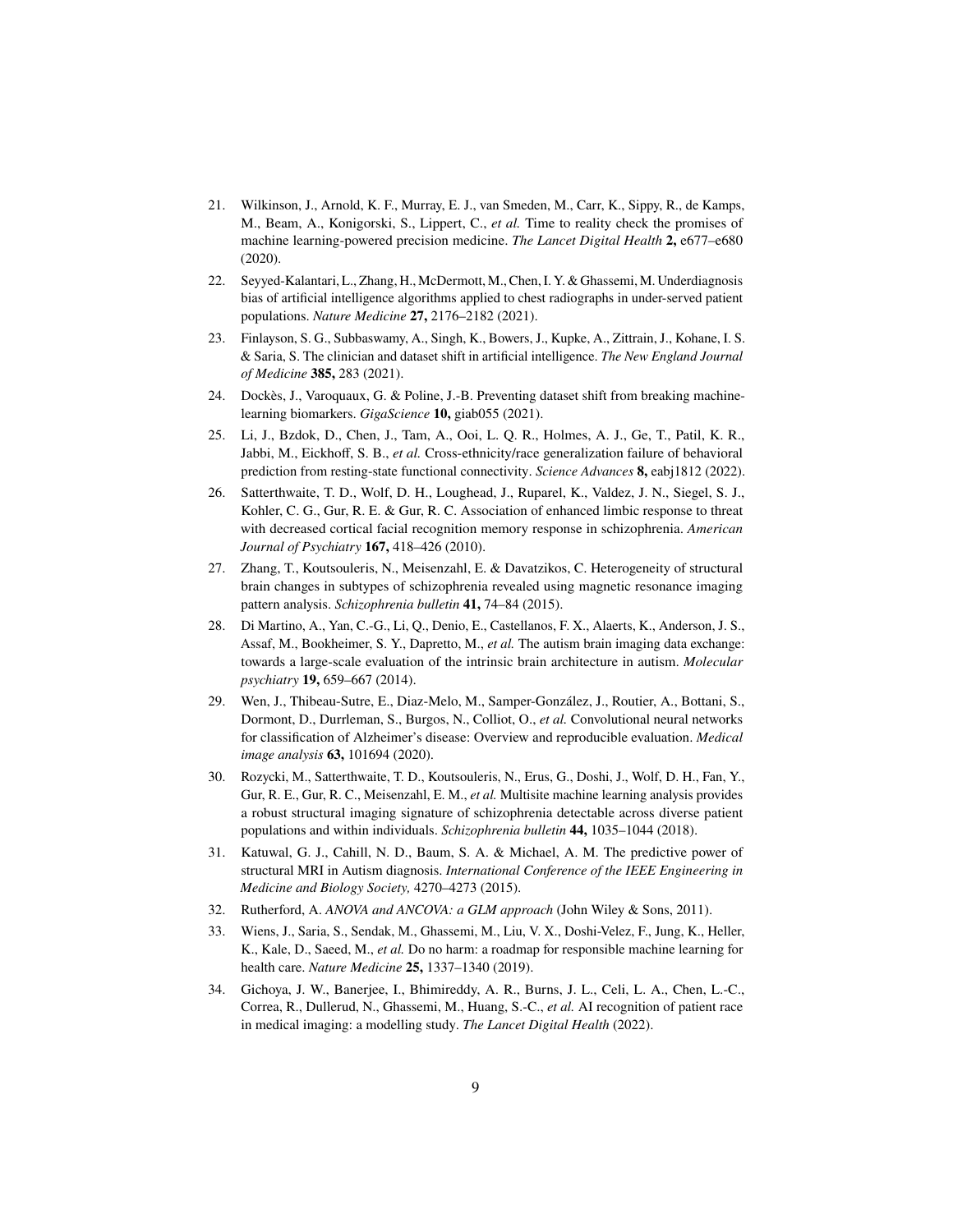- <span id="page-9-0"></span>35. Vasey, B., Nagendran, M., Campbell, B., Clifton, D. A., Collins, G. S., Denaxas, S., Denniston, A. K., Faes, L., Geerts, B., Ibrahim, M., *et al.* Reporting guideline for the early-stage clinical evaluation of decision support systems driven by artificial intelligence: DECIDE-AI. *Nature Medicine* **28,** 924–933 (2022).
- <span id="page-9-1"></span>36. Zhao, Q., Adeli, E. & Pohl, K. M. Training confounder-free deep learning models for medical applications. *Nature Communications* **11,** 1–9 (2020).
- <span id="page-9-2"></span>37. Wang, R., Chaudhari, P. & Davatzikos, C. Embracing the disharmony in medical imaging: a simple and effective framework for domain adaptation. *Medical Image Analysis* **76,** 102309 (2022).
- <span id="page-9-3"></span>38. Arjovsky, M., Bottou, L., Gulrajani, I. & Lopez-Paz, D. Invariant risk minimization. *arXiv preprint arXiv:1907.02893* (2019).
- <span id="page-9-4"></span>39. Chyzhyk, D., Varoquaux, G., Milham, M. & Thirion, B. How to remove or control confounds in predictive models, with applications to brain biomarkers. *GigaScience* **11** (2022).
- <span id="page-9-5"></span>40. Ganin, Y., Ustinova, E., Ajakan, H., Germain, P., Larochelle, H., Laviolette, F., Marchand, M. & Lempitsky, V. Domain-adversarial training of neural networks. *The journal of machine learning research* **17,** 2096–2030 (2016).
- <span id="page-9-6"></span>41. Tzeng, E., Hoffman, J., Saenko, K. & Darrell, T. Adversarial discriminative domain adaptation. *Proceedings of the IEEE conference on computer vision and pattern recognition,* 7167–7176 (2017).
- <span id="page-9-7"></span>42. Moyer, D. & Golland, P. Harmonization and the worst scanner syndrome. *arXiv preprint arXiv:2101.06255* (2021).
- <span id="page-9-8"></span>43. Chawla, N. V., Bowyer, K. W., Hall, L. O. & Kegelmeyer, W. P. SMOTE: synthetic minority over-sampling technique. *Journal of artificial intelligence research* **16,** 321–357 (2002).
- <span id="page-9-9"></span>44. Murthy, V. H., Krumholz, H. M. & Gross, C. P. Participation in cancer clinical trials: race-, sex-, and age-based disparities. *JAMA* **291,** 2720–2726 (2004).
- <span id="page-9-10"></span>45. Chastain, D. B., Osae, S. P., Henao-Martínez, A. F., Franco-Paredes, C., Chastain, J. S. & Young, H. N. Racial disproportionality in Covid clinical trials. *New England Journal of Medicine* **383,** e59 (2020).
- <span id="page-9-11"></span>46. He, T., An, L., Chen, P., Chen, J., Feng, J., Bzdok, D., Holmes, A. J., Eickhoff, S. B. & Yeo, B. Meta-matching as a simple framework to translate phenotypic predictive models from big to small data. *Nature Neuroscience,* 1–10 (2022).
- <span id="page-9-12"></span>47. Schulz, M.-A., Bzdok, D., Haufe, S., Haynes, J.-D. & Ritter, K. Performance reserves in brain-imaging-based phenotype prediction. *bioRxiv* (2022).
- <span id="page-9-13"></span>48. Tustison, N. J., Avants, B. B., Cook, P. A., Zheng, Y., Egan, A., Yushkevich, P. A. & Gee, J. C. N4ITK: improved N3 bias correction. *IEEE transactions on medical imaging* **29,** 1310–1320 (2010).
- <span id="page-9-15"></span>49. Doshi, J., Erus, G., Ou, Y., Gaonkar, B. & Davatzikos, C. Multi-atlas skull-stripping. *Academic radiology* **20,** 1566–1576 (2013).
- <span id="page-9-14"></span>50. Doshi, J., Erus, G., Ou, Y., Resnick, S. M., Gur, R. C., Gur, R. E., Satterthwaite, T. D., Furth, S., Davatzikos, C., Initiative, A. N., *et al.* MUSE: MUlti-atlas region Segmentation utilizing Ensembles of registration algorithms and parameters, and locally optimal atlas selection. *Neuroimage* **127,** 186–195 (2016).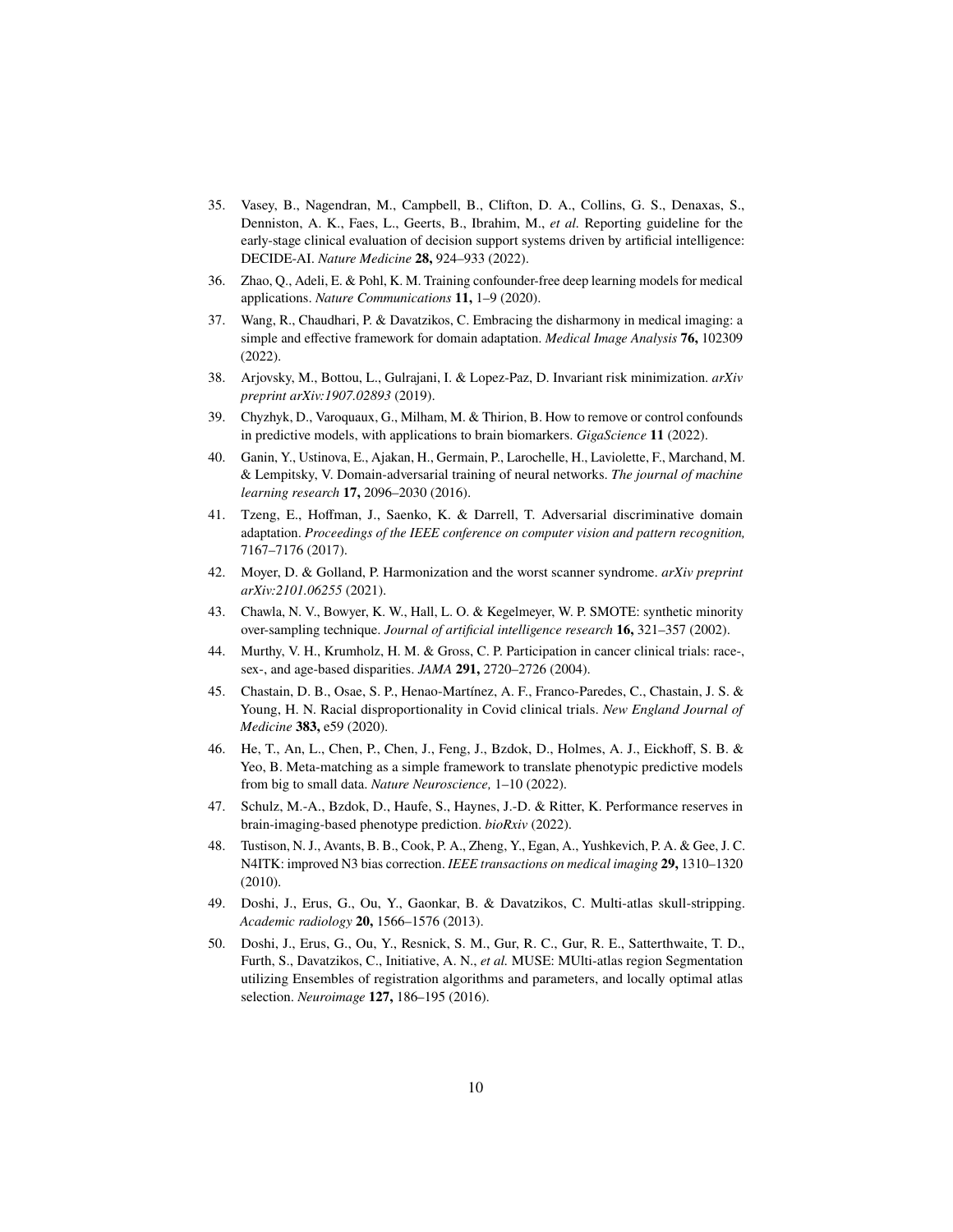- <span id="page-10-0"></span>51. Erickson, N., Mueller, J., Shirkov, A., Zhang, H., Larroy, P., Li, M. & Smola, A. Autogluontabular: Robust and accurate automl for structured data. *arXiv preprint arXiv:2003.06505* (2020).
- <span id="page-10-1"></span>52. LeCun, Y., Bengio, Y. & Hinton, G. Deep learning. *Nature* **521,** 436–444 (2015).
- <span id="page-10-2"></span>53. Cover, T. & Hart, P. Nearest neighbor pattern classification. *IEEE transactions on information theory* **13,** 21–27 (1967).
- <span id="page-10-3"></span>54. Breiman, L. Random forests. *Machine learning* **45,** 5–32 (2001).
- <span id="page-10-4"></span>55. Prokhorenkova, L., Gusev, G., Vorobev, A., Dorogush, A. V. & Gulin, A. CatBoost: unbiased boosting with categorical features. *Advances in neural information processing systems* **31** (2018).
- <span id="page-10-5"></span>56. Ke, G., Meng, Q., Finley, T., Wang, T., Chen, W., Ma, W., Ye, Q. & Liu, T.-Y. LightGBM: A highly efficient gradient boosting decision tree. *Advances in neural information processing systems* **30** (2017).
- <span id="page-10-6"></span>57. Breiman, L. Bagging predictors. *Machine learning* **24,** 123–140 (1996).
- <span id="page-10-7"></span>58. Bartlett, P., Freund, Y., Lee, W. S. & Schapire, R. E. Boosting the margin: A new explanation for the effectiveness of voting methods. *The annals of statistics* **26,** 1651–1686 (1998).
- <span id="page-10-8"></span>59. Wolpert, D. H. Stacked generalization. *Neural networks* **5,** 241–259 (1992).
- <span id="page-10-9"></span>60. Ellis, K. A., Rowe, C. C., Villemagne, V. L., Martins, R. N., Masters, C. L., Salvado, O., Szoeke, C., Ames, D. & Group, A. R. Addressing population aging and Alzheimer's disease through the Australian Imaging Biomarkers and Lifestyle study: Collaboration with the Alzheimer's Disease Neuroimaging Initiative. *Alzheimer's & dementia* **6,** 291–296 (2010).
- <span id="page-10-10"></span>61. Doshi, J., Erus, G., Habes, M. & Davatzikos, C. DeepMRSeg: A convolutional deep neural network for anatomy and abnormality segmentation on MR images. *arXiv preprint arXiv:1907.02110* (2019).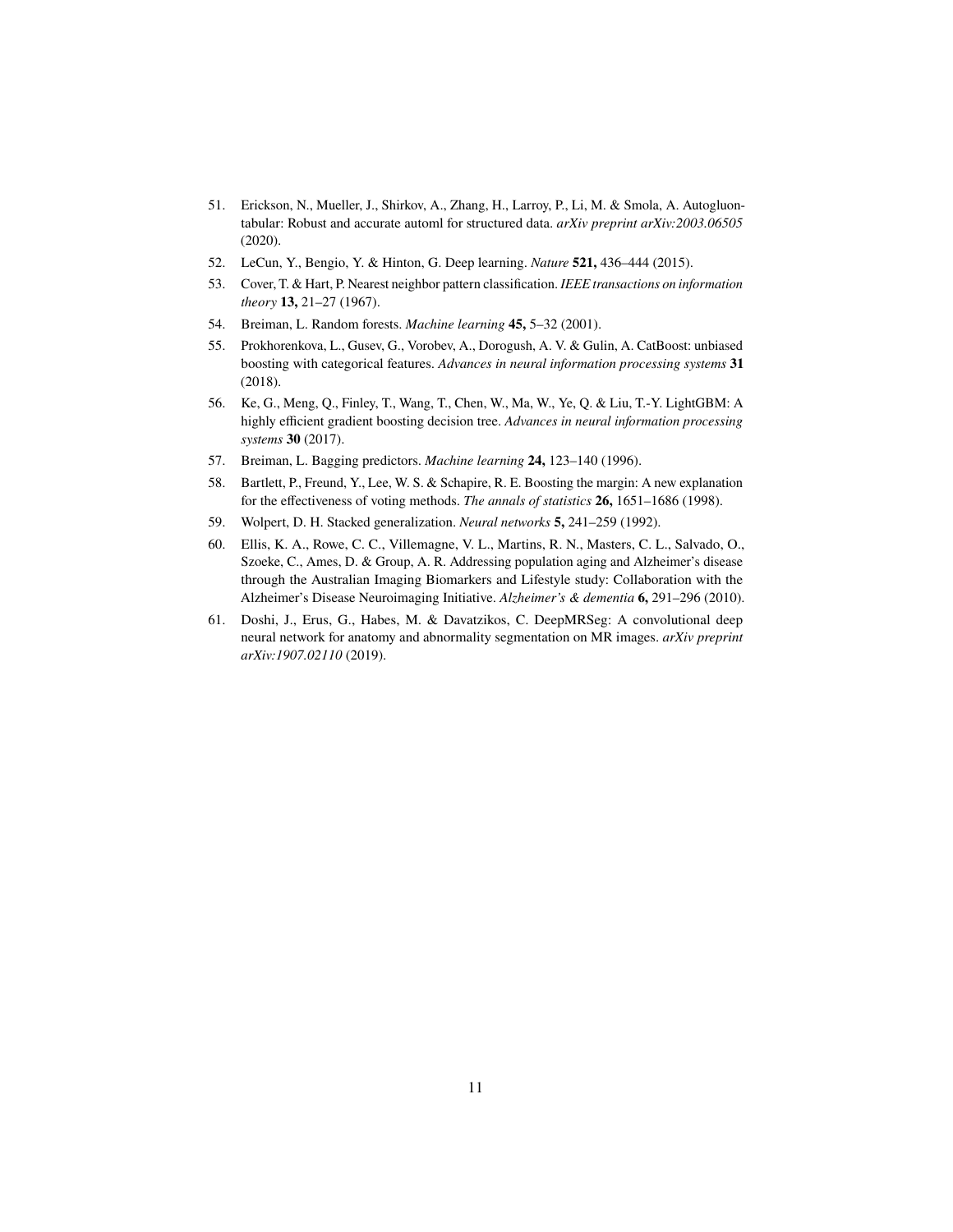# <span id="page-11-0"></span>**Appendix A Detailed methods**

**Data** We use 3D magnetic resonance (T1-weighted) images along with demographic (gender, age, race, education level, marital status, employment status, handedness, smoker), clinical (diabetes, hypertension, hyperlipidemia, systolic/diastolic blood pressure and body mass index), and genetic factors (apolipoprotein E (APOE) alleles 2, 3 and 4), as also cognitive scores (mini-mental state exam (MMSE), full-scale intelligence quotient (FIQ), verbal intelligence quotient (VIQ), and performance intelligence quotient (PIQ)) from three large consortia—iSTAGING<sup>[1](#page-6-1)</sup> for AD, PHENOM<sup>[2,](#page-6-2)[26](#page-8-2)[,27](#page-8-3)</sup> for SZ, and ABIDE[28](#page-8-4) for ASD. The subset of iSTAGING data used here consists of multiple clinical studies: AD Neuroimaging Initiative (ADNI)<sup>[3](#page-6-3)</sup>, Penn Memory Center cohort (PENN), and Australian Imaging, Biomarkers and Lifestyle  $(AIBL)^{60}$  $(AIBL)^{60}$  $(AIBL)^{60}$ . In PHENOM scans are acquired from five different sites namely Penn (United States), China, Munich, Utrecht, and Melbourne. All tasks in this study are a binary classification problem with two labels (healthy controls and patients). We only use the baseline (first time point) scans from each cohort; all follow-up sessions are excluded. This way there is no data leakage for the same participant between training and test sets. For AD, we select stable cognitive normal (CN) and AD patients based on each participant's longitudinal diagnosis status. We only include subjects who were diagnosed as CN or AD at the baseline and stayed stable during the follow-up sessions.

**Methodology for creating features from structural measures** We compute features from T1-weighted MR images using a standard pipeline. Scans are bias-field corrected<sup>[48](#page-9-13)</sup>, skull-stripped with a multi-atlas algorithm<sup>[49](#page-9-15)</sup>, and then a multi-atlas label fusion segmentation method $50$  is used to obtain anatomical region-of-interest (ROI) masks for 119 grey matter ROIs, 20 white matter ROIs and 6 ventricle ROIs of the brain (total 145). We further segment white matter hyperintensities (WMH) using a deep learning-based algorithm<sup>[61](#page-10-10)</sup> on fluid-attenuated (FLAIR) and T1-weighted images. White matter lesion (WML) volumes are obtained by summing up the WMH mask voxels.

**Evaluation methodology** We report accuracy on held-out test sets as follows. We split data into 5 equal-sized folds (stratified by labels), use four for training and validation (80%) and the fifth for testing (20%). All hyper-parameter tuning is performed using a further 5-fold cross-validation within the 80% data. This way, the 20% data is a completely independent test set which is used only for reporting the final accuracy. We report mean and standard deviation of the accuracy over 5 independent test sets (one for each outer fold). This is a computationally expensive, but rigorous, evaluation methodology. The three neurological disorders consist of data from multiple clinical studies; we create the training, validation and test sets for each study independently and then concatenate them.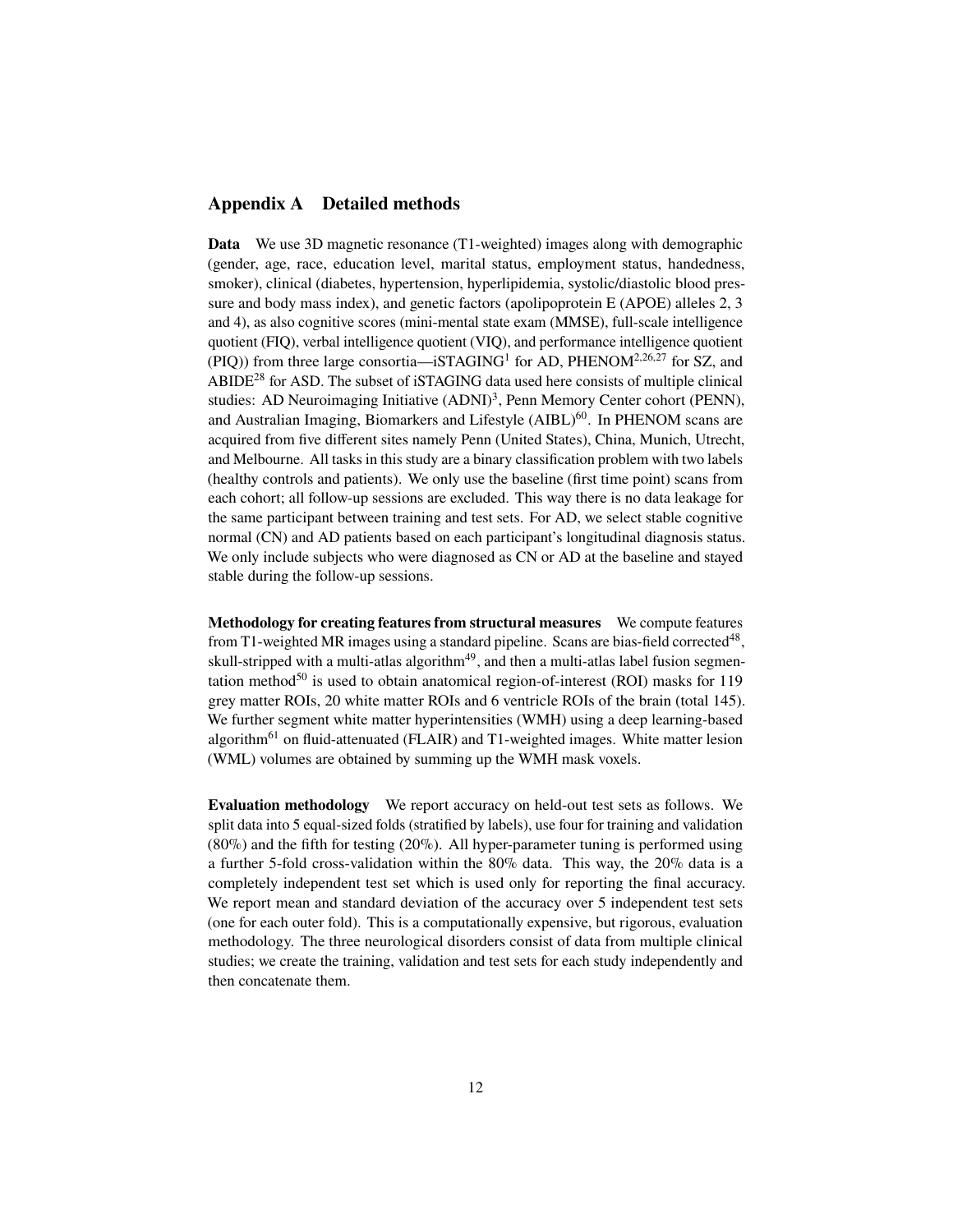**Pre-processing pipeline** Our data contains structural features such as ROI and WML volumes in addition to demographic, clinical and genetic factors, and cognitive scores. Some of these features (predominantly last three) are sparsely populated; see Table [2.](#page-14-0) For continuous-valued features, we first impute missing values with the median of each variable and normalize the feature to have zero-mean and unit-variance. We apply quantile normalization to skewed distributions. For discrete-valued features, we introduce a "unknown" category for missing values. Corresponding to each feature with missing values, we introduce an additional Boolean feature which indicates whether the value was missing. This way we preserve the evidence of absence (rather than the absence of evidence)<sup>[51](#page-10-0)</sup>. We did not use any harmonization tools<sup>[15,](#page-7-5)[16](#page-7-10)</sup>.

**Hyper-parameter optimization methodology** We compare results from an optimized machine learning model, in which hyper-parameter optimization and ensemble learning were performed, with a basic network. For the former, we use a machine learning framework called AutoGluon<sup>[51](#page-10-0)</sup> which gives an easy way to train a large number of different types of models (deep networks<sup>[52](#page-10-1)</sup>,  $k$ -nearest neighbor classifiers<sup>[53](#page-10-2)</sup>, random forests<sup>[54](#page-10-3)</sup>, CatBoost<sup>[55](#page-10-4)</sup>, and LightGBM<sup>[56](#page-10-5)</sup>) and perform hyper-parameter search. For deep network models we create an input layer that concatenates the embedding of continuousvalued and categorical features; the other models can natively handle both these types of features. Using AutoGluon we can also build ensembles of these models via bagging<sup>[57](#page-10-6)</sup>, boosting<sup>[58](#page-10-7)</sup> and stacking<sup>[59](#page-10-8)</sup>. For each neurological disorder, for each of the 5 outer folds, we train the above different types of models using different hyper-parameters in parallel across multiple CPUs and 4 GPUs for 1 hour and build an ensemble that obtains the best classification log-likelihood on the validation data.

The baseline deep network used in Sec. [2.1](#page-1-0) has three fully-connected layers and is also built within the same software framework. This network is trained using data that is normalized to have zero mean and unit standard deviation after dropping missing values. It does not use the pre-processing pipeline described above.

#### **Appendix B Summary of the data**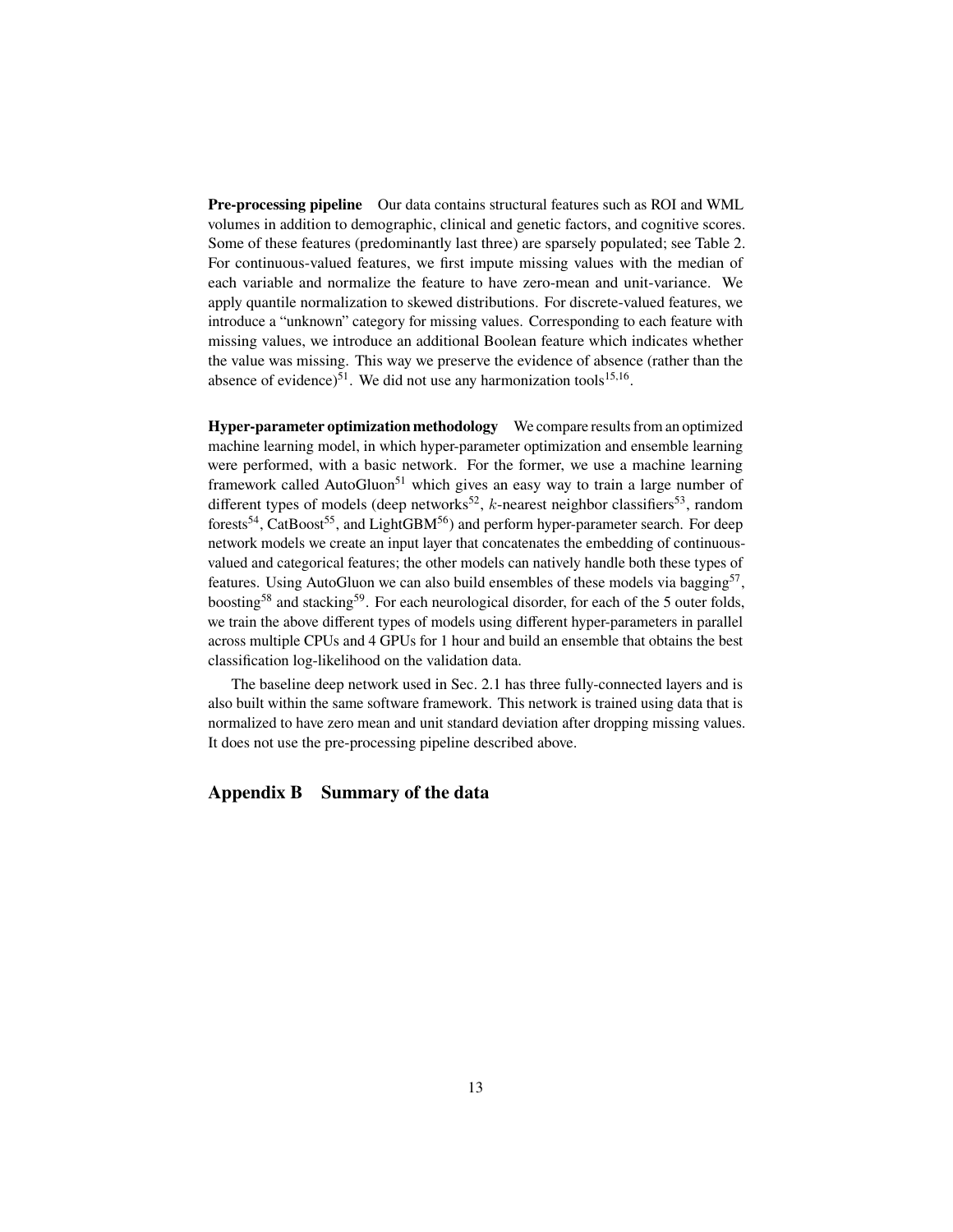| <b>Alzheimer's Disease</b> |              | ADNI-1      | $ADNI-2/3$  | <b>PENN</b> | AIBL        | Total |
|----------------------------|--------------|-------------|-------------|-------------|-------------|-------|
|                            |              | $(22.81\%)$ | $(30.58\%)$ | $(33.40\%)$ | $(13.22\%)$ |       |
| Subjects                   |              |             |             |             |             |       |
|                            | Control      | 173         | 261         | 228         | 119         | 781   |
|                            | Patient      | 191         | 227         | 305         | 92          | 815   |
| Sex $(\%)$                 |              |             |             |             |             |       |
|                            | Female       | 10.90       | 15.66       | 21.37       | 8.08        | 56.02 |
|                            | Male         | 11.90       | 14.91       | 12.03       | 5.14        | 43.98 |
| Age $(\%$ , years)         |              |             |             |             |             |       |
|                            | $0 - 65$     | 1.50        | 3.51        | 6.33        | 1.82        | 13.16 |
|                            | $65 - 70$    | 1.94        | 8.15        | 7.02        | 2.57        | 19.67 |
|                            | $70 - 75$    | 7.27        | 6.95        | 6.83        | 3.76        | 24.81 |
|                            | $75 - 80$    | 6.52        | 6.89        | 6.58        | 2.57        | 22.56 |
|                            | > 80         | 5.58        | 5.08        | 6.64        | 2.51        | 19.80 |
| Race $(\%)$                |              |             |             |             |             |       |
|                            | White        | 21.18       | 16.98       | 25.13       | 7.33        | 70.61 |
|                            | <b>Black</b> | 1.19        | 0.88        | 6.70        | ۰           | 8.77  |
|                            | Asian        | 0.31        | 0.56        | 0.63        | ۰           | 1.50  |

<span id="page-13-0"></span>**Table 1: Summary of participant demographics of the iSTAGING consortium (Alzheimer's disease), the PHENOM consortium (Schizophrenia), and the ABIDE datasets (Autism spectrum disorder) used in this study.**

| Schizophrenia      |           | Penn        | China       | Munich      | Utrecht     | Melbourne   | Total |
|--------------------|-----------|-------------|-------------|-------------|-------------|-------------|-------|
|                    |           | $(22.28\%)$ | $(13.94\%)$ | $(29.64\%)$ | $(20.12\%)$ | $(14.03\%)$ |       |
| Subjects           |           |             |             |             |             |             |       |
|                    | Control   | 131         | 76          | 157         | 115         | 84          | 563   |
|                    | Patient   | 96          | 66          | 145         | 90          | 59          | 456   |
| Sex $(\%)$         |           |             |             |             |             |             |       |
|                    | Female    | 11.87       | 6.77        | 7.75        | 6.97        | 4.02        | 37.39 |
|                    | Male      | 10.40       | 7.16        | 21.88       | 13.15       | 10.01       | 62.61 |
| Age $(\%$ , years) |           |             |             |             |             |             |       |
|                    | $0 - 25$  | 5.79        | 4.91        | 9.42        | 10.11       | 5.89        | 36.11 |
|                    | $25 - 30$ | 6.28        | 2.36        | 7.26        | 4.12        | 2.16        | 22.18 |
|                    | $30 - 35$ | 3.53        | 2.16        | 5.99        | 2.85        | 1.37        | 15.90 |
|                    | > 35      | 6.67        | 4.51        | 6.97        | 3.04        | 4.61        | 25.81 |
| Race $(\%)$        |           |             |             |             |             |             |       |
|                    | Native    | 10.50       | ٠           | ۰           | ۰           | ٠           | 10.50 |
|                    | Asian     | 7.36        |             |             | ۰           | ۰           | 7.36  |

| <b>Autism Spectrum</b><br><b>Disorder</b> |           | ABIDE-1<br>$(62.78\%)$ | ABIDE-2<br>$(37.22\%)$ | Total |
|-------------------------------------------|-----------|------------------------|------------------------|-------|
| Subjects                                  |           |                        |                        |       |
|                                           | Control   | 224                    | 138                    | 362   |
|                                           | Patient   | 196                    | 111                    | 307   |
| Sex $(\%)$                                |           |                        |                        |       |
|                                           | Female    | 6.73                   | 6.28                   | 13.00 |
|                                           | Male      | 56.05                  | 30.94                  | 87.0  |
| Age $(\%$ , years)                        |           |                        |                        |       |
|                                           | $0 - 20$  | 21.97                  | 11.66                  | 33.63 |
|                                           | $20 - 25$ | 17.49                  | 11.06                  | 28.55 |
|                                           | > 25      | 23.32                  | 14.50                  | 37.82 |